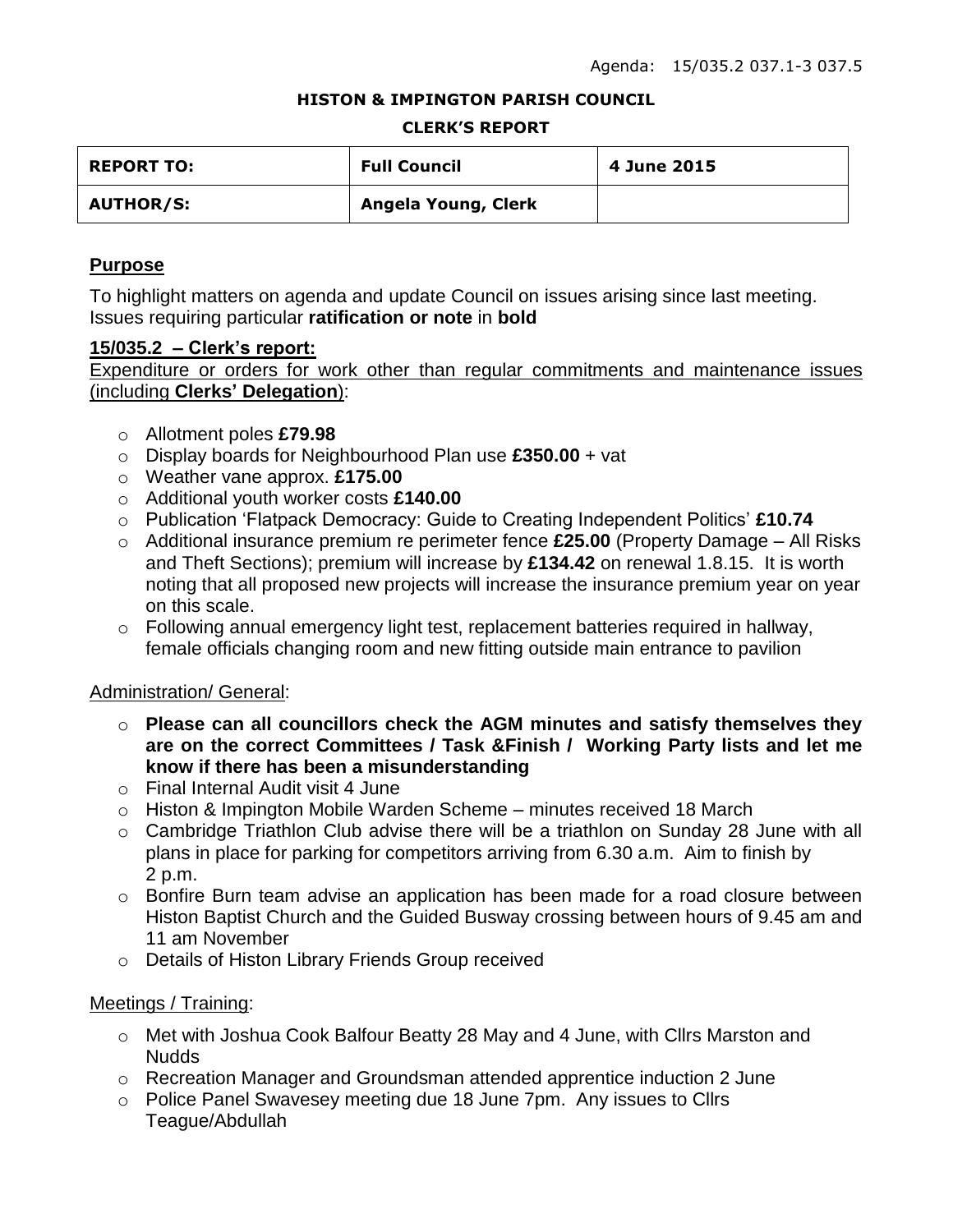$\circ$  CAPALC Training courses – dates noted for Councillor Training – 1 July, 8 July and 15 July. Chairmanship Training dates also available during June/July. Contact the clerk if interested in attending

Staff matters and holiday/TOIL dates:

- o AY now routinely takes Wednesday as day off. LM continues to take Fridays. Both are subject to change if diary/workload dictates
- $\circ$  CP normally now in parish office Wednesday Friday, with more limited hours Monday and Tuesday. A further 3 month period has been agreed at Orchard Park, for review September 2015
- o AC normally in parish office Monday Wednesday
- $\circ$  AY on leave/TOIL 25 June half day, 26 June, 16/17 July and 20 July half day
- o **Please let Clerk know your holiday dates** as this aids arrangements in the Council diary.

### **037.5 Half yearly Review of Donations**

Donations/Community Support Budget 2015-16 **£1,000** Spent to date: **NIL**

Also Older Person's Budgets available for **£5,000** (Mobile Warden/Older

Persons co-Ordinator)

### **Applications received:**

Cambs County Council – Summer Reading Challenge – request for extra staffing funding. Last year Parish Council granted £200

Grant policy and application form has been provided to 1<sup>st</sup> Histon Scout Group but no funding application yet received. Mail of support to application to SCDC Community Chest fund provided

There will be a payment to be made in **November for British Legion wreath** and one final review in December for donation requests

### **Recommendation**:

£1,000 left in budget

**£200** to Cambs County Council **would leave £800 to consider application from Scouts if required and/or take forward to November/December requests**

Author: Angela Young 08.06.15